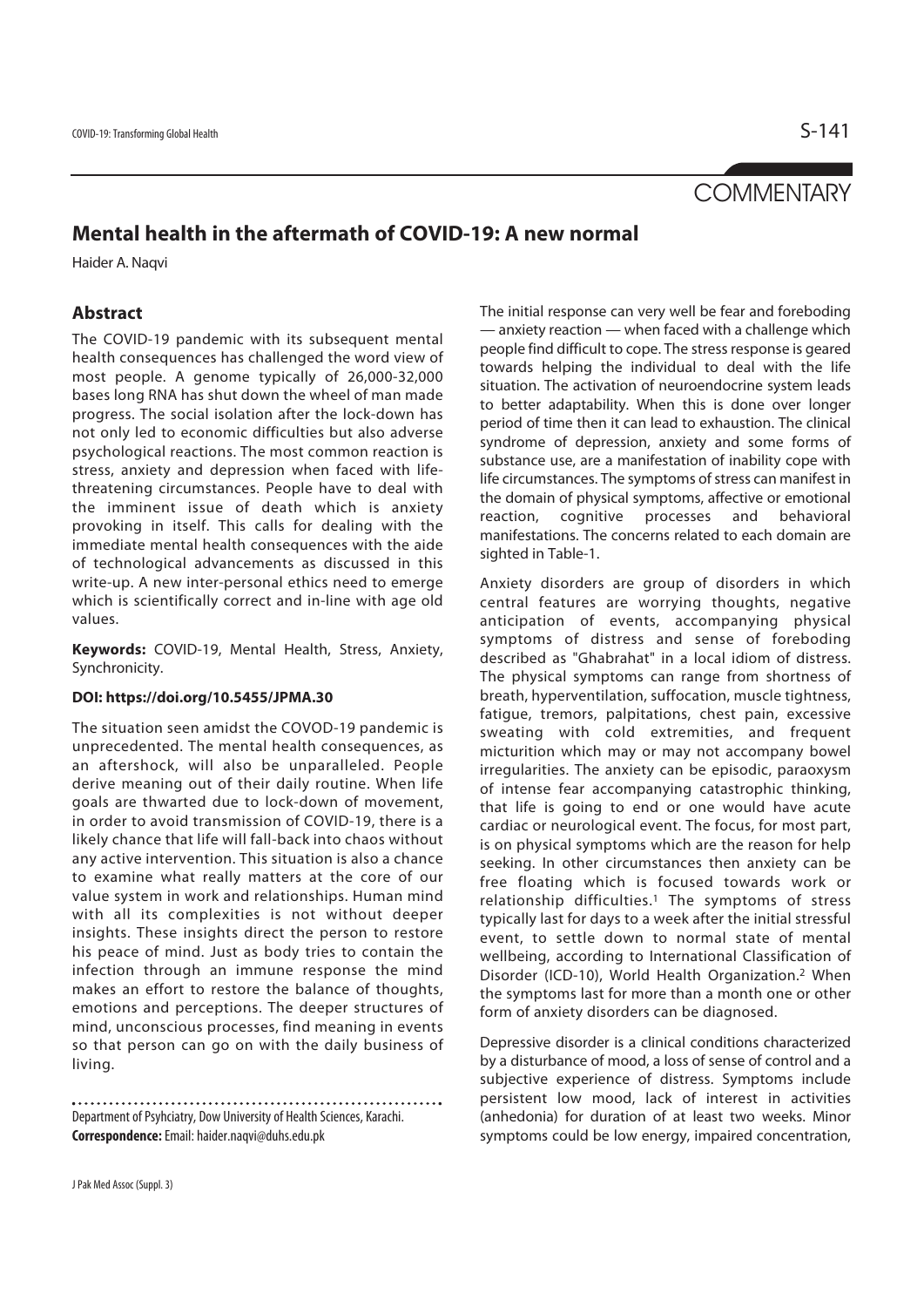**Table-1:** Symptoms of stress.

| <b>Physical</b>                      | <b>Affective/Emotional</b> | <b>Cognitive</b>                | <b>Behavioural</b>                |
|--------------------------------------|----------------------------|---------------------------------|-----------------------------------|
| Muscular aches/pain                  | Panic                      | Fear of losing control          | Escape                            |
| Fatigue                              | Depression                 | Excessive worrying thoughts     | Checking                          |
| Tremor                               | Anger                      | Negative symptoms               | Inhibition                        |
| Dry Mouth                            | Guilt                      | Negative predictions            | Safety behavior                   |
| Sweating                             | <b>Irritability</b>        | Catastrophising                 | Hypervigilance                    |
| Shortness of breath/Hyperventilation | Fear                       | Jumping to negative conclusions | Agitation                         |
| Chest pains                          | Depersonalization          | Self-blaming                    | Fidgeting                         |
| Palpitations                         | <b>Derealization</b>       | Memory impairment               | <b>Tearfulness</b>                |
| Dizziness/light-headedness           | <b>Numbness</b>            | Impaired concentration          | Restlessness                      |
| Sleep problem                        |                            |                                 | Drinking alcohol/ substance abuse |
| Appetite change                      |                            |                                 |                                   |
|                                      |                            |                                 |                                   |

psycho-motor retardation, sleep disturbance, worthlessness, guilt and hopelessness related to future. In sever circumstances people could commit suicide or engage in acts of self-harm.3

The treatment of mental health concerns are in the domain of building resilience to ward off stress. There are various forms of psychological therapies. They are focused towards counseling to develop problem solving, and cultivating mindfulness, which can be given by a trained person in a face-to-face setting or via on-line sessions (Table-2). There are other general measures which include life style modifications to deal with the stress in the lock-down settings. They can be divided in to a) regulating sleep-wake cycle. b) balanced and healthy diet which build immune system and c) regular exercise. Those individuals who develop full blown mental health problem can contact an expert either through tele-consultation or visit to a health care facility. The guidelines for telepsychiatry are already formulated and it's time to redefine them to come up

**Table-2:** Psychological intervention.

## **Finding the Message in Fear.**

- Acknowledge the fear
- Sit with your fear, and really feel it. Feelings of heaviness are usually indicator of fear and worry.
- Bring the feelings into consciousness. Ask for guidance.
- Write down specifics of what you fear
- Talk to the fear and find out what message it has for you. Is it realistic?
- Notice the accompanying negative thoughts you have about yourself when you are fearful, such as "Everything is a mess. I'm swamped. I wish I had done it. I'm so slow. I'm so stupid. "Negative ones dialogue (self -talk) returns to you in negative feelings and fears as well as negative outcomes.
- Exaggerate the fears. See if any humor can be found.
- In what way do you feel inadequate?

with better solutions.

It is important to highlight the role of media which can act as an instigating factor or a mitigating factor of stress. Thoughtful news leads to empowerment where people can take precautions to protect themselves while thoughtless repetition of facts reinforces fear and panic reaction. Cultivation theory by George Gerbner (1919- 2005) states that those who invest most of their time living in the virtual world of media start reflecting what they are repeatedly exposed to.4 This influences the way they perceive the social reality especially in times like these. It is not surprising that World Health Organization is advocating limited viewing of media outlets. Some mental health authorities are proposing a social distancing with media.

We have to reconcile to the fact that normal we are so used to is the thing of past. The priorities, preoccupations and past times, we employed are no longer present in the COVID-19 Pandemic. A period of isolation is to force us — individually and collectively to grow. This needs to be endured or celebrated to embrace life more fully. The compulsion needs to be lifted, the habitual way we deploy to ward of anxiety, so we review our world view. A genome typically of 26,000- 32,000 bases long RNA has shut down the wheel of man made progress and threatened everyone with the imminent reality of death. The human fascination with death is as old as life itself. When man attained the conscious awareness of life then annihilation became a concern. All major religions give a description of life after death. In fact it's emphasized and ingrained to enable man to live responsibly with a purpose. Science with its technological advancement has not only extended the life but made the process of annihilation (almost) obsolete. It's, as if, driven by single obsession, to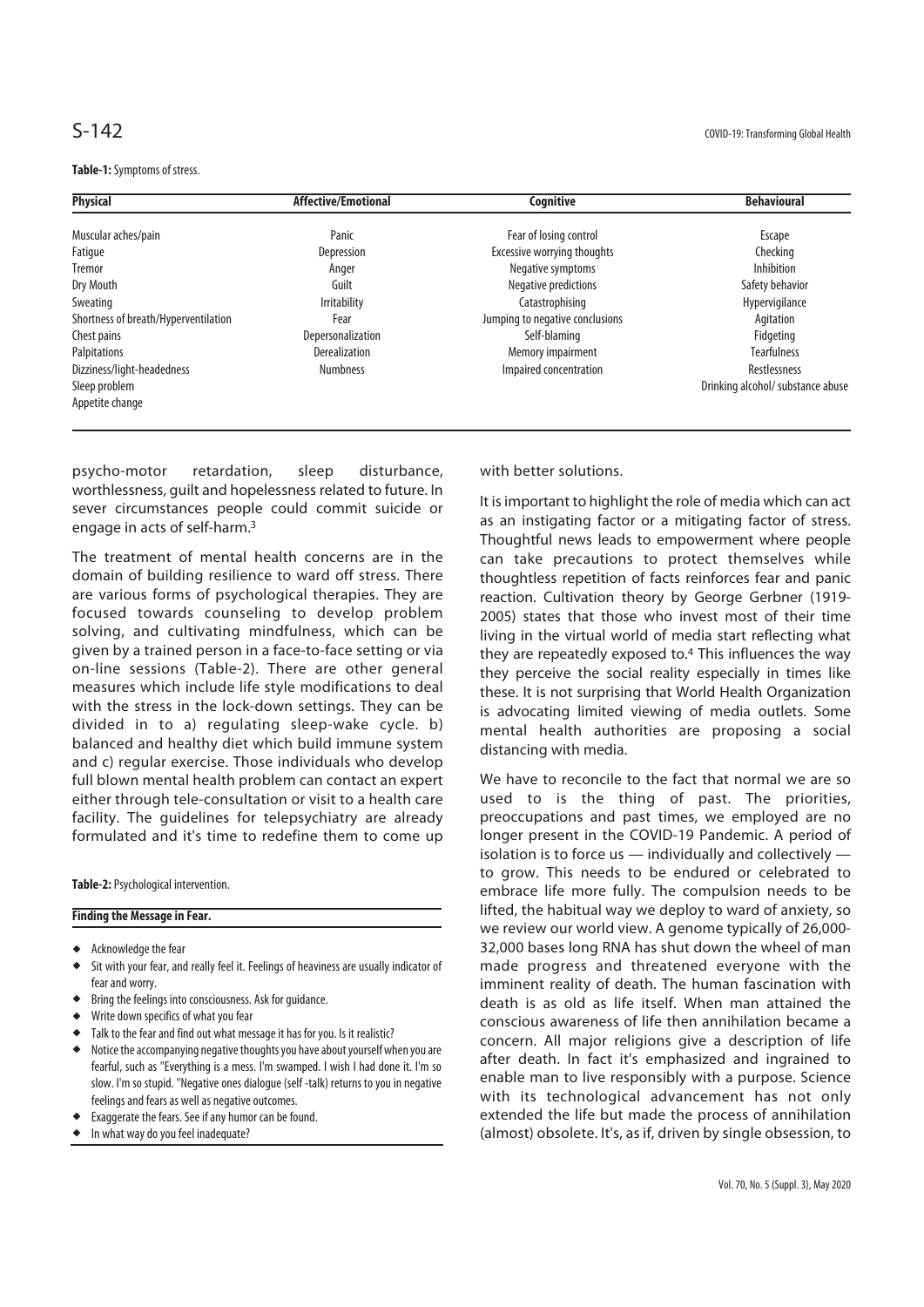achieve an everlasting life — immortality — the research has driven mankind into the twenty-first century. The current physical form of life, with myriads of elements, does not support immortality as we are discovering in the COVID-19 crisis. Consciousness might outlive the physical disintegrated of elements defining life. People have to deal with the imminent issue of death. Consciousness may outlast the death as we understand it now.

The advancements in the technology are expected to free us to serve the purpose of our life. The vision individuals bring to experience life is central to their life purpose. The emotion of fear is the real disease. When anxious and afraid, people scurry to control things to particular outcomes, playing havoc to natural order of things. Finding a rational, why this has happened, is central to any form of counseling. Restoring the morale comes next in the process of psychotherapy. The current event has shaken the world view to core; why do we do, what we do and it's underlying economic cost. Everything is under question. We are however not without the "insights" — internal working of mind — on where to look. The force of evolution which has established mankind on the face of globe is a positive one. It also guides them to solutions; things we need to do to prepare us for the long haul in education, industry, services and interpersonal harmony. A new interpersonal ethics need to emerge which is scientifically correct and is in-line with age old values which has guided humanity in its pursuit of happiness and meaning in life.

Science moves forward in a systematic way. A theory is designed in initial instance which sets the stage for generating a hypothesis. Under this new hypothesis, experiments are designed to generate data. The data either refutes or confirms the hypothesis. In either case, the scientific argument moves in small steps to new construct which is considered a fact, a reality or a way of life. The facts can be verified through sound research-methods by anyone who wishes to examine them. New theories are devised every so often given the academic appeal and human passion to do things in better way or understand the assumptions defining everyday life. While the theories are advanced, the methods take time to evolve given the technological advancements.

Carl G. Jung (1875-1961), Swiss psychiatrist and psychoanalyst was credited for discovering the phenomenon called synchronicity. He described it as "events which are not casually related, i.e. one do not lead to other, but they co-occur to be called as coincidence as such".5 There is a sense of excitement and meaning related to such magical moments. The synchronicity is preceded by an intuitive thought which compels a person to do something, or talk to someone, and focus otherwise on some event in the environment. Carl Jung himself, and many others after him, explained this phenomenon in the domain of quantum physics.<sup>6</sup> Albert Einstein defined his theory of space-time relativity in theoretical physics at the same time when Jung was formulating his ideas of synchronicity.7,8 He postulated that Universe is not an empty space rather it's filled with sub-atomic particles which follow specific laws, bending light and matter in ways not thought off previously. Jung, impressed by the developments of his time, delved deeper looking for possible answers on mystery and mysticism. Synchronicity works in a way that fabric of time, in two parallel reality of individuals, come together magically to attract the attention. It is to guide people consciously on their destined path in life. The force which warps time and space is also working in individual lives. The coming together of external and internal guidance brings the harmony to life (and direction). A pattern emerges through which life design and creates positive reality. Once individuals align their lives to the process of creation they feel more fulfilled.

In conclusion the COVID-19 pandemic with its subsequent mental health consequences has challenged the word view of most people. The social isolation after the lock-down has not only led to economic difficulties but also adverse psychological reactions. The most common reaction is stress, anxiety and depression when faced with life-threatening circumstances. This calls for dealing with the immediate consequences with the aide of technological advancements. Professional counseling through online systems and social media Apps serve a useful advancement in the area of mental health care. The guidelines for tele-psychiatry are already well established. There is a need to systematically build on those guidelines so it can serve maximum number of people in current times. The human interaction is guided through synchronistic interaction with others which is well defined in the psychiatry literature. The focus on research in the last century has been the rational-emotive aspect of brain; there is a need to do more focused research on intuitive aspect of the human psychology. Synchronicity, when understood properly, spurs people on the evolutionary path of life which best serve them and all those who are around.

### **References**

1. Sims A. Fundamental Concepts of Descriptive Psychopathology. In: Symptoms in the Mind. Bailliére Tindall, W.B. Saunders,